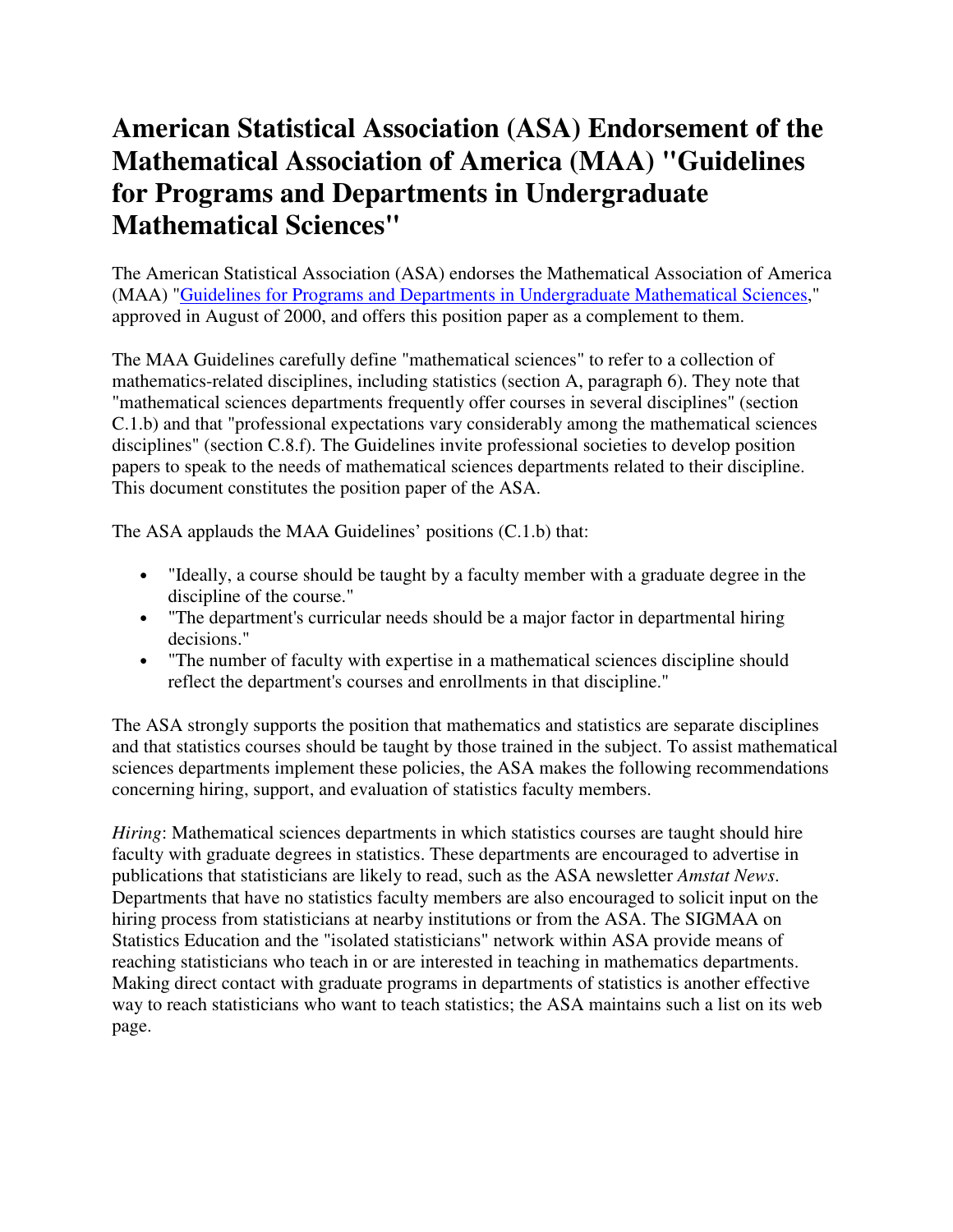*Support*: Once a mathematical sciences department has successfully hired statistics faculty, it should provide sufficient resources and mentoring to enable them to succeed in their teaching and professional development. Some specific forms of support should include:

- computer hardware, software, and technical support. Efficient computing tools are essential for statistical research, consulting, and teaching. Generic packages such as Excel are not sufficient even for the teaching of statistics, let alone for research and consulting.
- development funds for travel to conferences and workshops. While these funds are important for all new faculty members, they can be especially important for statisticians who are housed in a department of non-statisticians. These faculty members have a particular need for travel to conferences and workshops in order to meet with collaborators and gain new ideas about the teaching of statistics.
- funds for library purchases in statistics.

If a statistician is expected to provide consulting services to colleagues and students throughout the institution -- which is often expected of statisticians working in academia -- then the institution should make reassigned/released time available for that purpose. Institutions are encouraged to include consulting as part of the responsibilities of a statistician. Working with data is intrinsic to a statistician's work and is invaluable as a source of teaching examples and research problems, while providing a valuable service to the consultees. Consulting often involves providing statistical support for researchers from across the campus who need assistance planning studies and analyzing the subsequent data; such support is often essential for the article to be published. A conscientious and engaged statistician is likely to be involved in consulting for students and faculty even if it is not formally part of the job; but it is better to make this an explicit part of the job rather than an unrecognized extra burden.

Mentoring junior faculty members is an essential form of support. The MAA Guidelines (section C.8.f) propose that "if the department has only one or two faculty members in a discipline, it should seek outside persons to serve as advisors for departments and mentors for these isolated faculty members early in their careers." The ASA fully endorses this suggestion and offers its help in identifying statisticians who can serve as advisors and mentors. The MAA's Project NExT has proven to be a very helpful form of support for newly hired statisticians in mathematics departments.

*Evaluation*: When evaluating the teaching of statisticians, in addition to using traditional measures, departments with only one statistician are advised to gain input from statisticians at nearby institutions or from the ASA. Since the teaching of statistics differs from that of mathematics in several ways, this input can help the department to assess whether the statistician's teaching is consistent with expectations and recommendations in the field.

Mathematical sciences departments should also recognize the value of statistical consulting as a legitimate and important form of scholarship and professional development. This can involve:

- consulting on projects that may lead to joint authorship on peer-reviewed publications
- consulting on scholarly projects even if joint authorship is not attained
- consulting on student research projects